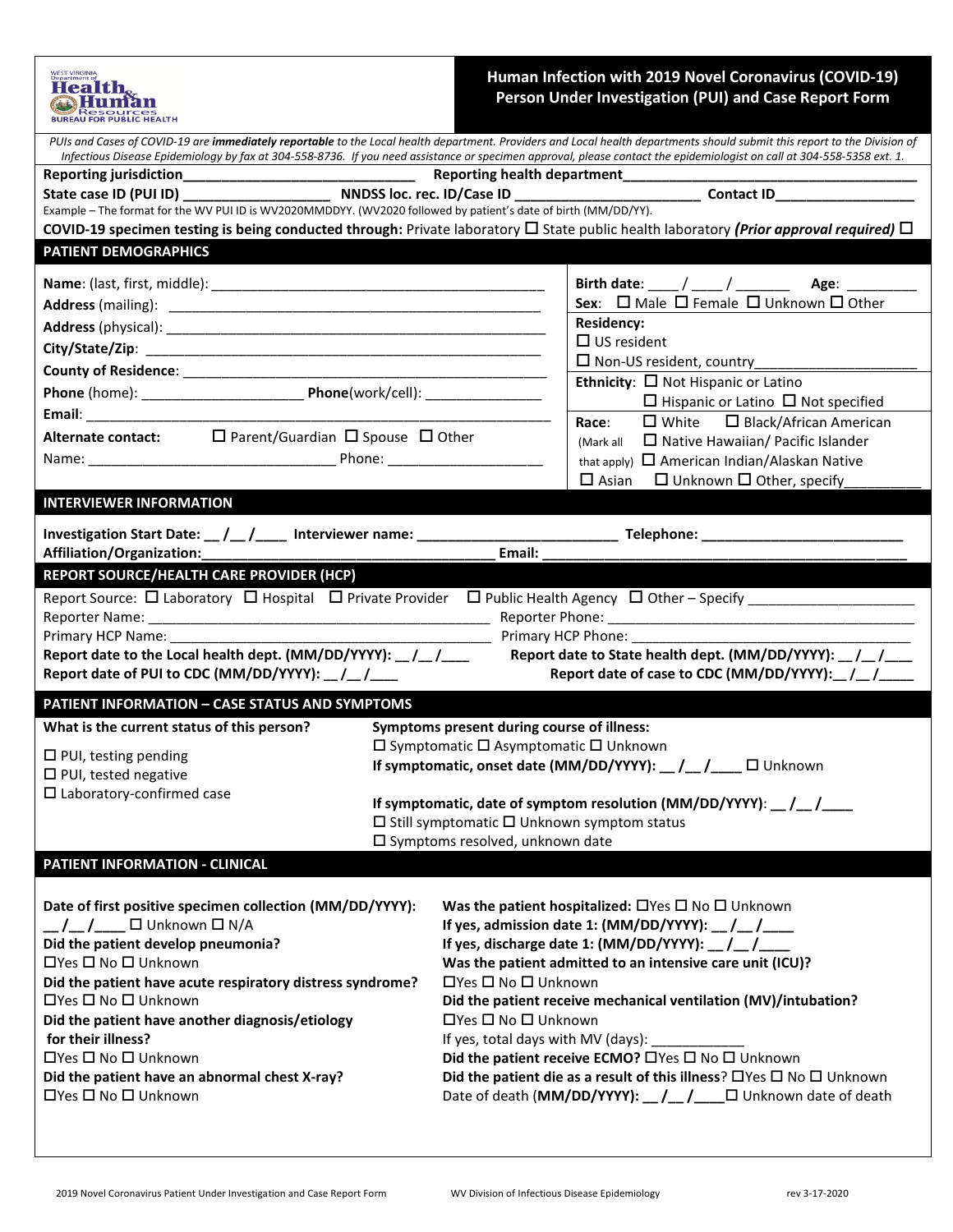#### **PATIENT INFORMATION - EPIDEMIOLOGIC**

**Is the patient a health care worker in the United States? □ Yes □ No □ Unknown Does the patient have a history of being in a healthcare facility (as a patient, worker or visitor) in China?**  $\Box$  **Yes**  $\Box$  **No**  $\Box$  **Unknown** 

| In the 14 days prior to | $\Box$ Travel to Wuhan                                                                                                                                                                                                                                                                                                                                                                                                                                                                                                                                                         |  |  |
|-------------------------|--------------------------------------------------------------------------------------------------------------------------------------------------------------------------------------------------------------------------------------------------------------------------------------------------------------------------------------------------------------------------------------------------------------------------------------------------------------------------------------------------------------------------------------------------------------------------------|--|--|
| illness onset, did the  | $\Box$ Travel to Hubei                                                                                                                                                                                                                                                                                                                                                                                                                                                                                                                                                         |  |  |
| patient have any of the | $\Box$ Travel to mainland China                                                                                                                                                                                                                                                                                                                                                                                                                                                                                                                                                |  |  |
| following exposures     | $\Box$ Travel to other non-US country                                                                                                                                                                                                                                                                                                                                                                                                                                                                                                                                          |  |  |
| (check all that apply): | Specify: the contract of the contract of the contract of the contract of the contract of the contract of the contract of the contract of the contract of the contract of the contract of the contract of the contract of the c                                                                                                                                                                                                                                                                                                                                                 |  |  |
|                         | $\Box$ Household contact with another lab-confirmed COVID-19 case-patient<br>If the patient had contact with another COVID-19 case, was this person a U.S. case?<br>$\Box$ Community contact with another lab-confirmed COVID-19 case-patient<br>$\Box$ Any healthcare contact with another lab-confirmed COVID-19 case-patient<br>If yes, $\Box$ Patient $\Box$ Visitor $\Box$ Health care worker $\Box$ Animal exposure<br>$\Box$ Exposure to a cluster of patients with severe acute lower respiratory distress of unknown etiology<br>$\Box$ Unknown $\Box$ Other, specify |  |  |

**Under what process was the PUI or first case identified? (check all that apply):** □ Clinical evaluation leading to PUI determination  $\square$  Contact tracing of case patient  $\square$  Routine surveillance  $\square$  Epi-X notification of travelers; if checked, DGMQID  $\square$  $\square$  Unknown  $\square$  Other, specify:

| SYMPTOMS, CLINICAL COURSE, PAST MEDICAL HISTORY AND SOCIAL HISTORY                    |                         |              |                |  |
|---------------------------------------------------------------------------------------|-------------------------|--------------|----------------|--|
| <b>COLLECTED FROM (CHECK ALL THAT APPLY):</b> PATIENT INTERVIEW MEDICAL RECORD REVIEW |                         |              |                |  |
| During this illness, did the patient experience any of the                            | <b>Symptom Present?</b> |              |                |  |
| following symptoms?                                                                   |                         |              |                |  |
| Fever >100.4F $(38C)^{C}$                                                             | $\Box$ Yes              | $\square$ No | $\Box$ Unknown |  |
| Subjective fever (felt feverish)                                                      | $\Box$ Yes              | $\Box$ No    | $\Box$ Unknown |  |
| <b>Chills</b>                                                                         | $\Box$ Yes              | $\square$ No | $\Box$ Unknown |  |
| Muscle aches (myalgia)                                                                | $\Box$ Yes              | $\Box$ No    | $\Box$ Unknown |  |
| Runny nose (rhinorrhea)                                                               | $\Box$ Yes              | $\Box$ No    | $\Box$ Unknown |  |
| Sore throat                                                                           | $\Box$ Yes              | $\square$ No | $\Box$ Unknown |  |
| Cough (new onset or worsening of chronic cough)                                       | $\Box$ Yes              | $\square$ No | $\Box$ Unknown |  |
| Shortness of breath (dyspnea)                                                         | $\Box$ Yes              | $\square$ No | $\Box$ Unknown |  |
| Nausea or vomiting                                                                    | $\Box$ Yes              | $\Box$ No    | $\Box$ Unknown |  |
| Headache                                                                              | $\Box$ Yes              | $\square$ No | $\Box$ Unknown |  |
| Abdominal pain                                                                        | $\Box$ Yes              | $\square$ No | $\Box$ Unknown |  |
| Diarrhea ( $\geq$ 3 loose/looser than normal stools/24hr period)                      | $\Box$ Yes              | $\square$ No | $\Box$ Unknown |  |
| Other, specify:                                                                       |                         |              |                |  |

## **PRE-EXISTING MEDICAL CONDITIONS? PRE-EXISTING MEDICAL CONDITIONS? P** Yes No Unknown Chronic Lung Disease (asthma/emphysema/COPD) Yes No Unknown Diabetes Mellitus  $\Box$  Yes  $\Box$  No  $\Box$  Unknown  $Cardiovascular disease$  Yes  $\Box$  No  $\Box$  Unknown Chronic Renal disease  $\Box$  Yes  $\Box$  No  $\Box$  Unknown Chronic Liver disease The Manuscript Chronic Liver disease The Manuscript Chronic Liver of Unknown Immunocompromised Condition The South Condition Condition Condition Condition Condition Condition Condition Condition Neurologic/neurodevelopmental/intellectual disability  $\Box$  Yes  $\Box$  No  $\Box$  Unknown (If YES, specify) \_\_\_\_\_\_\_\_\_\_ Other chronic diseases  $\Box$  Yes  $\Box$  No  $\Box$  Unknown (If YES, specify) If female, currently pregnant  $\Box$  Yes  $\Box$  No  $\Box$  Unknown (If YES, due date  $/$   $/$   $/$   $\Box$ ) Current smoker The Yes Care May be a No Current smoker West Care May be a No Current smoker Former smoker The Yes **COMEX ISSUE IN THE STATE OF STATE I**N THE STATE ISSUES TO NO **CONTRACT OF STATE ISSUES** Other **Other Communist Communist Communist Communist Communist Communist Communist Communist Communist Communist Communist Communist Communist Communist Communist Communist Communist Communist Communist Communist Communist** Other \_\_\_\_\_\_\_\_\_\_\_\_\_\_\_\_\_\_\_\_\_\_\_\_\_\_\_\_\_\_\_\_\_\_\_\_\_\_ Yes No Unknown